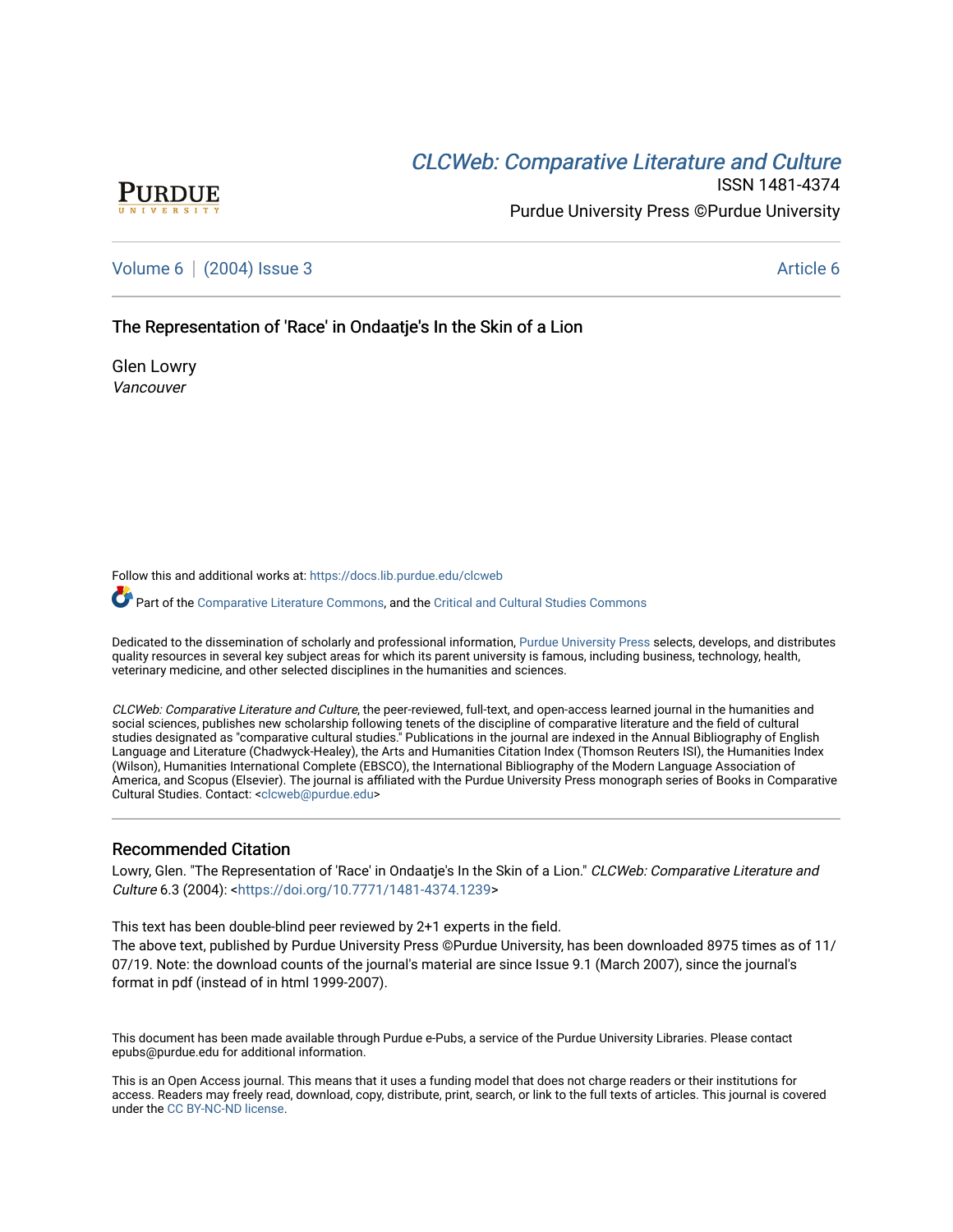## PURDUE

UNIVERSITY PRESS <http://www.thepress.purdue.edu>



ISSN 1481-4374 <http://docs.lib.purdue.edu/clcweb> Purdue University Press ©Purdue University

CLCWeb: Comparative Literature and Culture, the peer-reviewed, full-text, and open-access learned journal in the humanities and social sciences, publishes new scholarship following tenets of the discipline of comparative literature and the field of cultural studies designated as "comparative cultural studies." In addition to the publication of articles, the journal publishes review articles of scholarly books and publishes research material in its Library Series. Publications in the journal are indexed in the Annual Bibliography of English Language and Literature (Chadwyck-Healey), the Arts and Humanities Citation Index (Thomson Reuters ISI), the Humanities Index (Wilson), Humanities International Complete (EBSCO), the International Bibliography of the Modern Langua-ge Association of America, and Scopus (Elsevier). The journal is affiliated with the Purdue University Press monog-raph series of Books in Comparative Cultural Studies. Contact: <clcweb@purdue.edu>

## CLCWeb Volume 6 Issue 3 (September 2004) Article 7 Glen Lowry,

"The Representation of 'Race' in Ondaatje's In the Skin of a Lion" <http://docs.lib.purdue.edu/clcweb/vol6/iss3/7>

Contents of CLCWeb: Comparative Literature and Culture 6.3 (2004) Thematic Issue Comparative Cultural Studies and Michael Ondaatje's Writing Edited by Steven Tötösy de Zepetnek <http://docs.lib.purdue.edu/clcweb/vol6/iss3/>

Abstract: Glen Lowry, in his paper "The Representation of 'Race' in Ondaatje's In the Skin of a Lion" bases his discussion on the observation that critics tend to view Ondaatie's writing in terms of a progression towards complex issues of "race" and post-coloniality. In contrast, Lowry argues that the matter of "race" forms an integral aspect of Ondaatie's oeuvre and Lowry proposes that  $In$ the Skin of a Lion is a key site in the development of Ondaatje's engagement with issues of "race" and the cultural politics of post-coloniality. Focusing on Ondaatie's depiction of Toronto in terms of its complex history of shifting social spaces and his representation of Patrick and Caravaggio as "racialized" figures, Lowry discusses Ondaatje's engagement with whiteness as a social construct. Rather than critiquing Ondaatje's novel for an apparent absence of race-writing, i.e., writing about so-called "visible minorities," Lowry suggests that Ondaatje in fact "reverses the gaze" and throws the question of "race" back on the readers. Adding the figures of Patrick and Caravaggio to the writing of the city, In the Skin of a Lion undermines presumptions about the racial stability and hegemonic power of Toronto 's and ethnic communities. Last, Lowry argues for a more thorough discussion of Ondaatje's critique of nationalism and multiculturalism vis-à-vis the cultural politics of reading and the construction of "whiteness."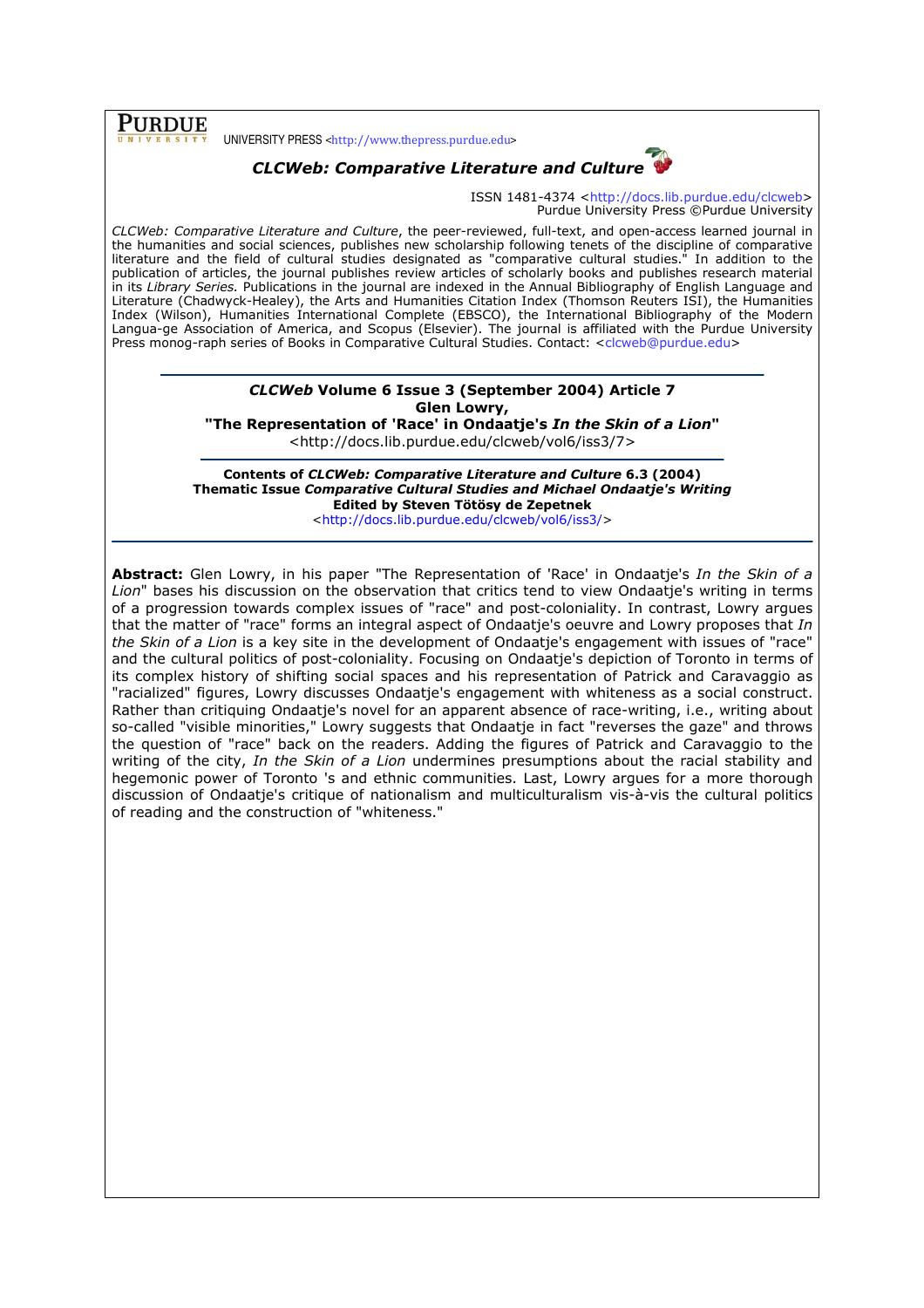## Glen LOWRY

### The Representation of 'Race' in Ondaatje's In the Skin of a Lion

With a few notable exceptions, Ondaatje's depiction of racialized subjects has received only limited attention (see, e.g., Turcotte; Mukherjee; Rundle; Lowry). While his identity as a Singhalese emigrant or Canadian immigrant is often noted (see, e.g., Kamboureli; Richler; Wachtel; Young), critics tend to ignore the political implications of Ondaatje's work in relation to that of other writers of colour, effectively eliding "race" as an element of his writing. The elision has meant that the difficult questions of critical positioning, or what I, following Judith Butler, would term the "performative" aspect of his texts qua "racialized" writing, have fallen from view. Within the dominant postmodern discourse, i.e., a discourse focused on formalist readings of his texts, Ondaatje's writing becomes abstracted from the colonial and post-colonial contexts with which it engages. In an examination of Ondaatje's writing, up to and including Running in the Family, Arun Mukherjee has criticized an apparent lack of "cultural baggage, brought with him when he came to Canada" (114); she argues, because Ondaatje "does not write about his otherness" and his writing shows "no trauma of uprooting" (114), critics have been allowed to oversimplify the issue of Ondaatje's identity. Although it has become dated by Ondaatje's later writing, particularly his overt engagements in the issues of "trauma" and "otherness" at the heart of The English Patient and Anil's Ghost, both of which deal with (neo)colonialism and complex questions of social justice, Mukherjee's concern about the critical reception of his work is still relevant. Prioritizing social realism and intentionality, her contention that Ondaatje has "simply refused to address himself to the particular needs of his community" (132) is problematic; however, it does locate the matter of "race" blindness in responses to Ondaatje's writing: "The question, then, is whether Ondaatje's work contains more than "the heat and the mountains and the jungle" of Sri Lanka that the white critics are unable to see in their ethnocentrism. For surely, Sri Lanka has more to it than the three things mentioned above. It consists of seven million human beings who ostensibly must have a world view unique to them" (Mukherjee 114).

Inasmuch as a dearth of "third world" (Mukherjee's term) references in the writing, wariness around giving interviews (Fagan 115; Finkle 90), and lack of public identification with writers of color, all seem to be instrumental in the continued construction of Ondaatje as an un-hyphenated - - i.e., non-"racialized" -- Canadian writer by predominantly "white" readers, Mukherjee's question remains vital. In raising the issue of representing "racialized" alterity, which is very different from marginality, Mukherjee's critique foregrounds an aporia in the critical discourse that I hope to address with this paper. Although it is, perhaps, less obviously so in this novel than in the two most recent novels, "race" is, nevertheless, a central concern in In the Skin of a Lion . Instead of taking issue with an apparent lack of "racialized" subjects (as Mukherjee might do) or assuming that the absence of non-"white" subjects is tantamount to a lack of interest in "race" (as the majority of critics seem to have done), I contend that Ondaatje's writing, from In the Skin of a Lion on, represents "race" as a complex problem of representation that not only puts into play the interpolated identities of so-called "racialized" subjects but of "white" subjects as well. Rather than fixating on Ondaatje's actual identity and becoming caught in a trap of racial positivism, we might think through the way his "passing" as a "white" writer, not to mention the appropriation of "racialized" difference upon which it depends, performs and undoes the dominant "race" codes of CanLit ("Canadian literature," here with reference to the field of scholarly discipline). Reading In the Skin of a Lion as a statement on the problematic construction of "whiteness" rather than "color," enables us to re-situate Ondaatje's work, and/or our interpretative performances of it, within a much more contradictory and contentious conception of CanLit as a space of "race." I propose, therefore, to return to this novel to help develop thinking about Ondaatje's writing as writing about "race." Focusing on his depiction of Toronto in terms of a complex history of shifting social spaces and the ethnic and racial identities of the novel's two central characters, Patrick and Caravaggio, this paper looks forward to a more thorough discussion of Ondaatje's critique of nationalism and multiculturalism. Focusing on the issue of "race" In the Skin of a Lion, I am arguing that this novel is a pre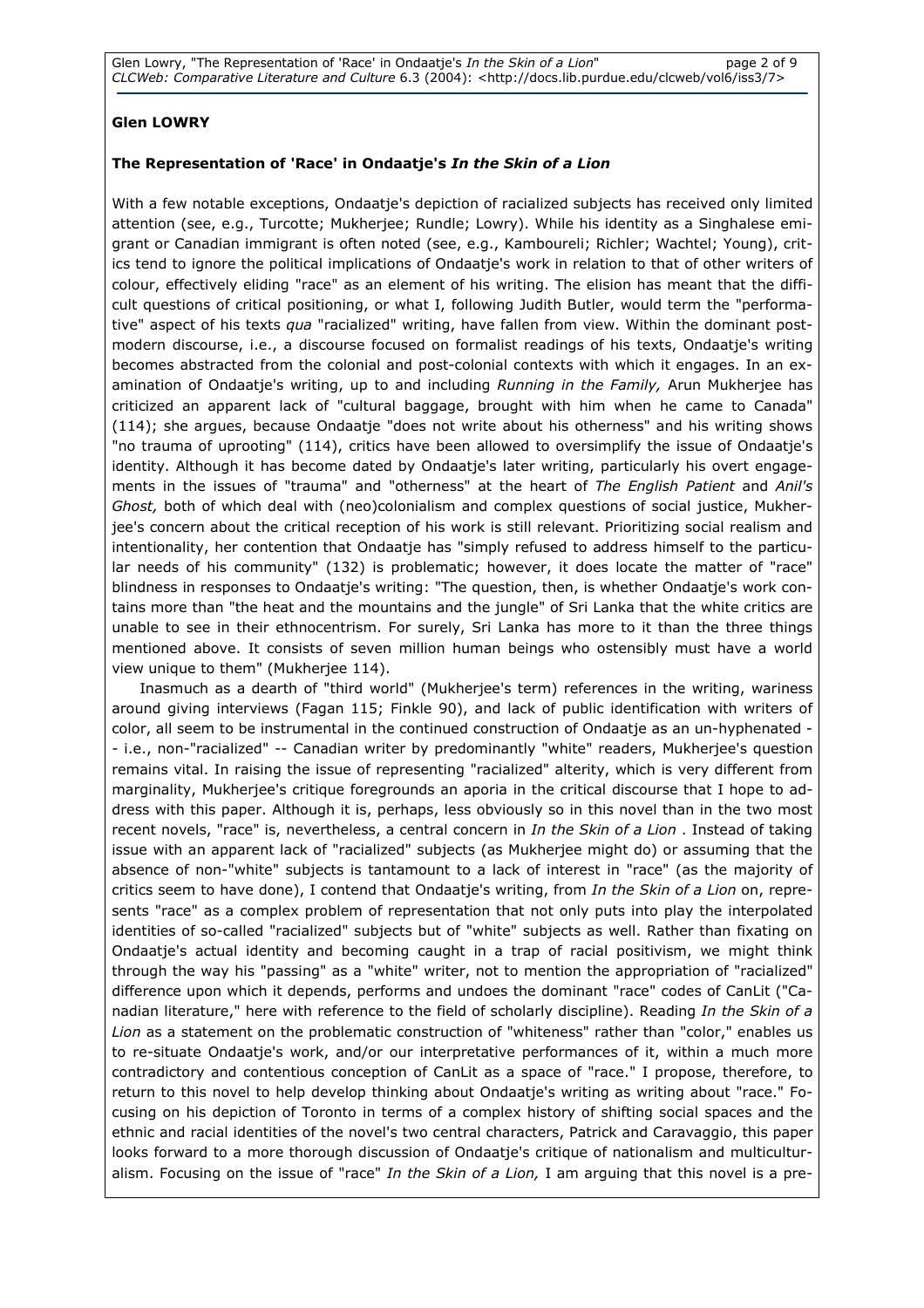cursor to The English Patient and Anil's Ghost and, as such, that it offers insight into a multivalent development of racialized writing, both in terms of Ondaatje's work and CanLit as a whole.

I begin with a quote from In the Skin of a Lion: "Patrick Lewis arrived in the city of Toronto as if it were land after years at sea. .. at twenty-one, he had been drawn out from that small town like a piece of metal dropped under the vast arches of Union Station to begin his life once more. ? He was an immigrant to the city" (53). For Patrick, "the searcher," whose life and actions knit together the characters and plot of the novel, entering the city means arriving in modernity, in a space of contradiction, alienation and possibility: "Now, in the city, he was new even to himself ... He saw his image in the glass of telephone booths. He ran his hands over the smooth pink marble pillars that reached into the rotunda. The train station was a palace, its riches and caverns an intimate city. He could be shaved, eat a meal, or have his shoes coloured" (54). In the station, Patrick notices "a man well-dressed with three suitcases, shouting out in another language" (54). Two days later, "He saw the man again, still unable to move from his safe zone, in a different suit, as if one step away was the quicksand of the new world" (54). The juxtaposition of these two migrants suggests both Patrick's reluctance to move into this spectacular "new world" and the importance of the city in his reconstruction of self. Sitting on a nearby bench and watching the "tides of movement," Patrick feels the powerful "reverberations of trade" (54). When he speaks out his name," however, it becomes "lost in the high air of Union Station. No one turned. They were in the belly of a whale" (54). The use of the third person plural articulates an affinity between the Canadian born Patrick and this figure of the well-dressed "foreigner," both of whom transform and are transformed by the city.

Ondaatje's narrative blurs the recognized order of originary identities. Overlapping the trauma of immigration with the alienation of urbanization, it refigures the expansion of Toronto, the modern industrial core of an emergent nation state, within an international flow of bodies and cultures. Imagining voices for marginalized individuals and/or their forgotten communities, In the Skin of a Lion re-maps Toronto in terms of class struggle; in so doing, it depicts a city under construction, returning readers to key sites in the social development of the nation. Ondaatje's representation of the building of the Viaduct and the Waterworks spatializes the city's historic development; these key sites become representations of complex, contradictory drives to control not only physical spaces but also their conception. Symbolically, the novel reminds readers that the monuments of the modern city bear traces of divergent social meanings and purposes. Thus, In the Skin of a Lion destabilizes a linear historical view of Canadian society as a top down initiative orchestrated by a predominantly Anglo ruling, or managerial class. The city Patrick enters is a space of linguistic and cultural diversity beyond the purview of Franco-Anglo biculturalism or Anglo-imperialism, but coterminous with it. If metaphorically, Patrick "begins his life once more" (53) searching for the lost millionaire, Ambrose Small, a heroic figure of prosperity in this depressed city, he ultimately establishes himself in the nexus of Toronto's working-class communities. His identity develops in relation to a host of other, not quite "white" subjects -- Greek, Macedonian, Russian, and Italian. His actions and the kindness of others, rather than his name or his country birth, become the determining factors in his self development.

While this idealized conception of social being coincides with the ideological precepts of official multiculturalism, Ondaatje's engagement with the historical elision of class difference offers an important point of entrance into critiques of what has been referred to as "song and dance" Multiculturalism. Spatializing and historicizing ethnic development within an urban setting, this novel helps to reframe government policy and the ideology of its utopic pluralism. Put another way, Ondaatje's exploration of Patrick's working-class experience challenges notions of Canadian identity as a racially neutral basis upon which a "just" multicultural society is built. Patrick's cultural displacement is negotiated rather than static. At times, his cultural background allows him access to spaces of privilege -- the Muskoka Hotel, Harris's office; however, in general Patrick moves through a complex social network in which cultural differences between any us (Canadian) and them (foreign) are seen in terms of class us (the labourers) and them (the rich): "'I'll tell you about the rich,' Alice would say, 'the rich are always laughing. They keep saying the same things on their boats and lawns: Isn't this grand! We're having a good time! And whenever the rich get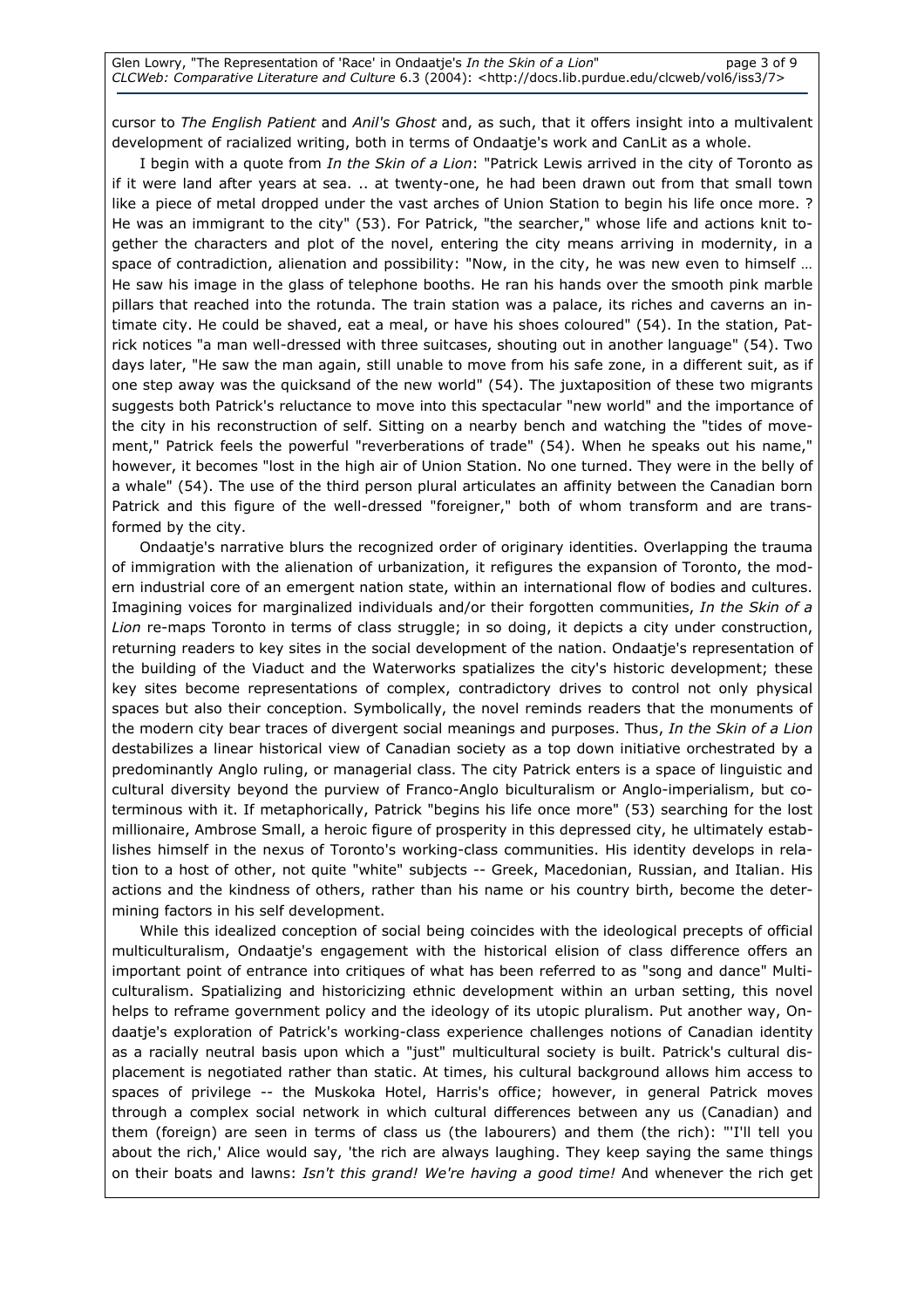drunk and maudlin about humanity you have to listen for hours. But they keep you in the tunnels and stockyards. They do not toil or spin. Remember that… understand what they will always refuse to let go of. There are a hundred fences and lawns between the rich and you. You've got to know these things, Patrick, before you ever go near them -- the way a dog before battling cows rolls in the shit of the enemy'" (132). Patrick is happiest amongst people with whom he shares little ethnic affinity. His personal growth is predicated on movement away from his Anglo-Irish roots; rather than the inculcation of a kind of parochial Englishness, it points toward a more extensive sense of cultural awareness and identity. Significantly, Cato's letters teach Patrick the identity of the Finnish loggers with whom he shared his childhood landscape. In the city, as a worker, he learns that the separation between himself and the itinerant loggers is more apparent than real. Listening to Alice and reading Hana's archive, he deciphers the unacknowledged social networks, and fundamental material relations, that have, in part, structured his life.

When Patrick learns gooshter, the Macedonian word for iguana, he bridges the divide between himself and those around him, and he is suddenly overwhelmed by their "friendship, concern." Crying openly in their midst, exposing his loneliness, Patrick draws an invitation to "The waterworks at eight, Sunday night. A gathering." This breakthrough leads to a remarkable scene in which Ondaatje depicts the Waterworks, not as an empty Mausoleum or new high-tech sanitized filtration plant, but as an inhabited space in which the workers perform and create their own counter-histories. Re-inscribing the monumental site of the R.C. Harris Filtration Plant -- Toronto's official tribute to its own Boulevard Haussmann -- as a social space, re-imagining it as a zone class conflict, the novel challenges us to revisit the official history and rethink our conceptions of the city's spaces.

In an essay examining the archival basis for In the Skin of the Lion, Dennis Duffy unearths documentary evidence for the kind of cultural linguistic conflicts depicted in the novel. In terms of this scene at the Waterworks, Duffy's discovery of a pamphlet protesting the intrusion of "foreign," non-English speaking workers into the Beach (the neighbourhood housing the plant) provides an interesting example of historical archive with which Ondaatje engages. Duffy feels that Ondaatje's novel might have included an episode in which "local strollers" take issue with a security guard who blocks them from entering the Waterworks. In fact, the apparent discrepancy between the archival record of the conflict and the events depicted by Ondaatje presents readers with an important impasse. However, Ondaatje's choice to represent imagined events realistically allows the novel to resist the primacy of the archival fact and to refigure agency in a complex manner. In final analysis, the assumed similitude between historical fact and the fiction upon which Duffy's conception of the novel's political potential rests is grounded in a problematic reading of power relations. To put it simply, this assumption relies on a conception of class conflict in which the aggressor is all powerful and the victim completely disenfranchised. Ondaatje's text, on the other hand, presents readers with the problem of having to construct a historical narrative against which to read the fictional one: the event does not appear in the novel because it oversimplifies the complexity of linguistic, cultural, and political relations represented, and therefore contradicts the story Ondaatje is telling.

Read from the perspective of counter-hegemonic historiography -- Marxist, feminist, queer, and postcolonial -- Ondaatje's "fictional history" provides more than a positivist attempt to add the stories of the disenfranchised to the history. More than simply expanding the parameters of Canadian literature to include writing about the working class and ethnic minorities forgotten in the "Official histories and news stories" of Toronto's metropolitan expansion, the novel challenges a dominant discourse which is "always as soft as rhetoric, like that of a politician making a speech after a bridge is built, a man who does not even cut the grass on his own lawn" (145). As others have pointed out, Ondaatje's writing crosses the line between fact and fiction, history and literature (see Kroetsch; Bowering). However, rather than attacking the one (fact/history) from within the bounds of the other (fiction/literature), this novel performs a critical intervention within the emergence of the postmodern or multicultural canon/s to which it is ascribed -- an intervention that draws attention to the historical function of CanLit as cultural praxis, rather than cultural expression. The forgotten stories from the building of Toronto, which have caught most critics' attention, are offset by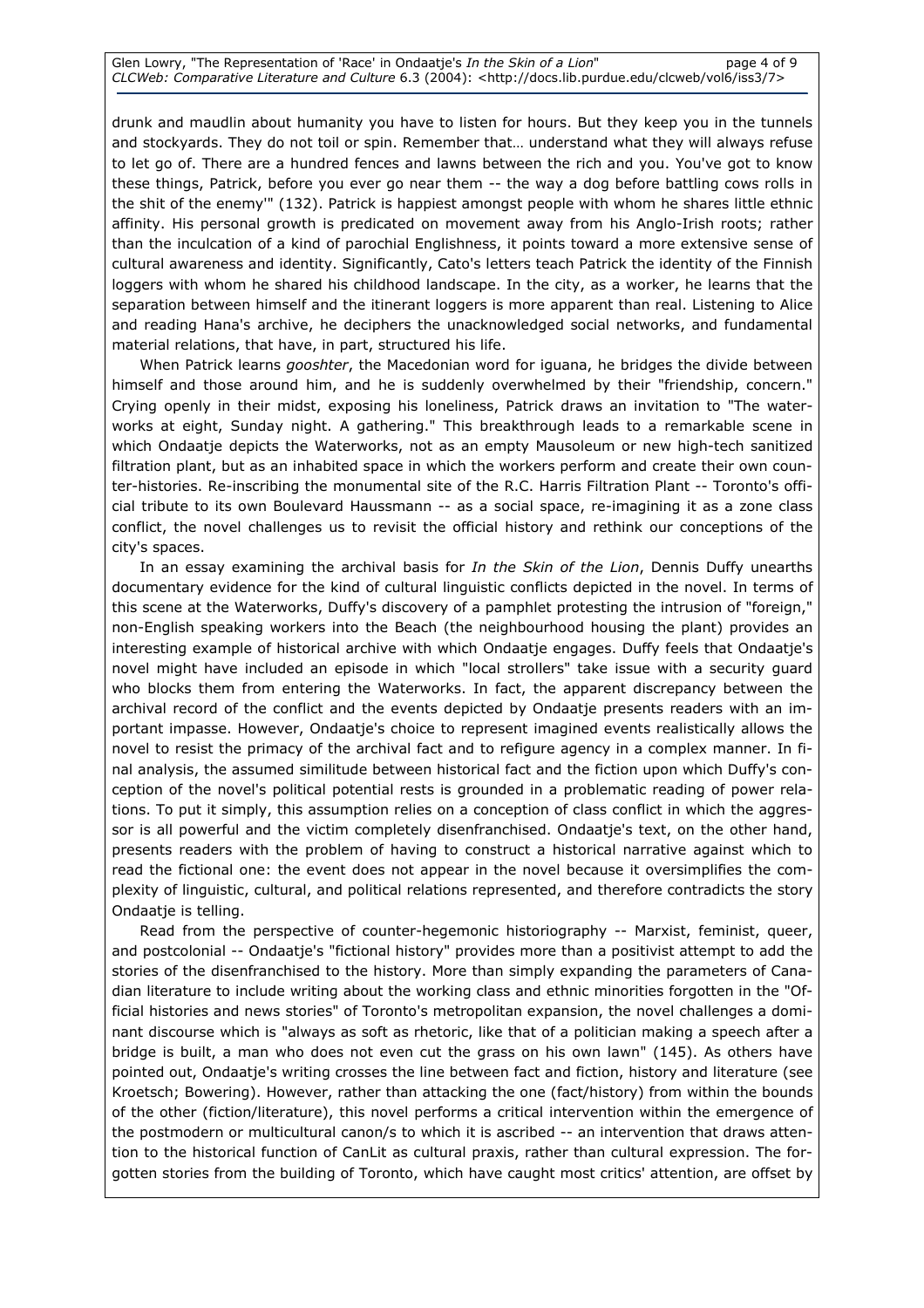quotations from popular song, art criticism, and Canadian literature. In his acknowledgments, Ondaatje specifies that he has had permission to print lyrics for "Up Jumped You with Love" and "I Can't Get Started," lines from the *Epic of Gilgamesh*, sentences form Judith Mara Gutman's essay, "Lewis Hine and the American Social Conscience," two sentences from the journals of Anne Wilkinson, and lines from Martha Ostenso's novel Wild Geese. In addition to these few re-cycled fragments of text, Ondaatje's text gestures toward Al Purdy, Anne Wilkinson, and Judge Sheard of Judge Sheard's Jokes (grandfather of Sarah Sheard to whom the novel is dedicated). The novel's revision of the historical account of Toronto's modern development embroils itself in a fanciful depiction of CanLit as social space or geography through which Caravaggio, the name itself an allusion to one notorious Renaissance painter, steals his way back to the city.

To this end, Ondaatje borrows "two sentences" from Wilkinson's journals: "Let me now reemphasize the extreme looseness of the structure of things" (163) and "Demarcation... That is all we need to remember" (179). Paradoxically, the text does not attribute either of the sentences to Wilkinson or her character, but rather ascribes the former to Alice and the latter to Caravaggio. Without an intimate knowledge of Wilkinson's writing one might pass over the sentences; only the demarcation of the text, the fact both sentences are in italics, draws attention to the gesture. In both cases, however, the stolen sentence function thematically. Alice's utterance of "Let me now re-emphasize the extreme looseness of the structure of things" is powerfully ironic. Coming to Patrick as a memory after her untimely death, it functions as a reminder of Patrick's shattered dream of their growing old together: "There was always, he thought, this pleasure ahead of him, an ace up his sleeve so he could say you can do anything to me, take everything away, put me in prison, but I will know Alice Gull when we are old" (164). The sentence also conjures up the chain of loosely related, seemingly coincidental events that brought Alice and Patrick together: her spectacular fall from the Bridge, Temelcoff's miraculous catch, an ensuing friendship with Clara, and Patrick's decision to abandon pursuit of Ambrose Small. As a counter-point to Patrick's searching, Alice 's death is a thread which ties together key elements of the plot. The explosion that wrenches her from Patrick solidifies his connection with Temelcoff, Caravaggio, Hana, and in the end R.C. Harris while cementing his fate.

The second sentence -- "Demarcation, that is what we all need to remember" -- functions like a refrain in the last section of the novel and, as such, is crucial to the unfolding of its final episode. Much as the character of Alice becomes a realization of the first sentence, the figure of Caravaggio is firmly connected to this second one. Again, Patrick recalls this statement; he remembers Caravaggio uttering it while he and Patrick were painting of the penitentiary roof, just prior to Caravaggio's escape. Again, the statement is ironic. On the surface, it is a comment on the problem of painting an "intentional blue roof," which made "the three men working on it [become] uncertain of the clear boundaries" between roof and sky. It also speaks to Caravaggio's genius. We might say that in fooling the guards by painting himself into the scene, i.e., painting himself blue, Caravaggio flaunts the line between himself and his environment. Furthermore, the notion of "demarcation" resonates with Caravaggio's somewhat tenuous identity; it is connected with both colonial history and class politics. Historically, the demarcation line of 1496 was the historical line dividing the New World between Spanish and Portuguese interests or lands. The word is inflected with issues of ownership and proprietary relations between competing economic units. This particular term, particularly in the context of the phrase in which it surfaces, functions to further establish Caravaggio as a "racialized" figure.

A conventional reading of this indirect quotation might suggest that, through the voice of Caravaggio, Ondaatje has appropriated Wilkinson's writing. As literary scholars, we ascribe ownership to the individual from whose journal the words appear to be lifted; however, within the logic of the novel itself, the reverse might also be said to be true: Wilkinson has stolen Caravaggio's language. In fact, this phrase is ascribed to Caravaggio and it has provided the abstract basis for his plan. Realizing as he does that demarcation makes visible, he realizes also that it can be used to render himself invisible. In having himself painted the conspicuous blue of the prison roof, Caravaggio escapes by vanishing from sight. This is the story Caravaggio tells Anne when he meets her. We are told that "She sits across from him laughing at the story of his escape, not fully believing it"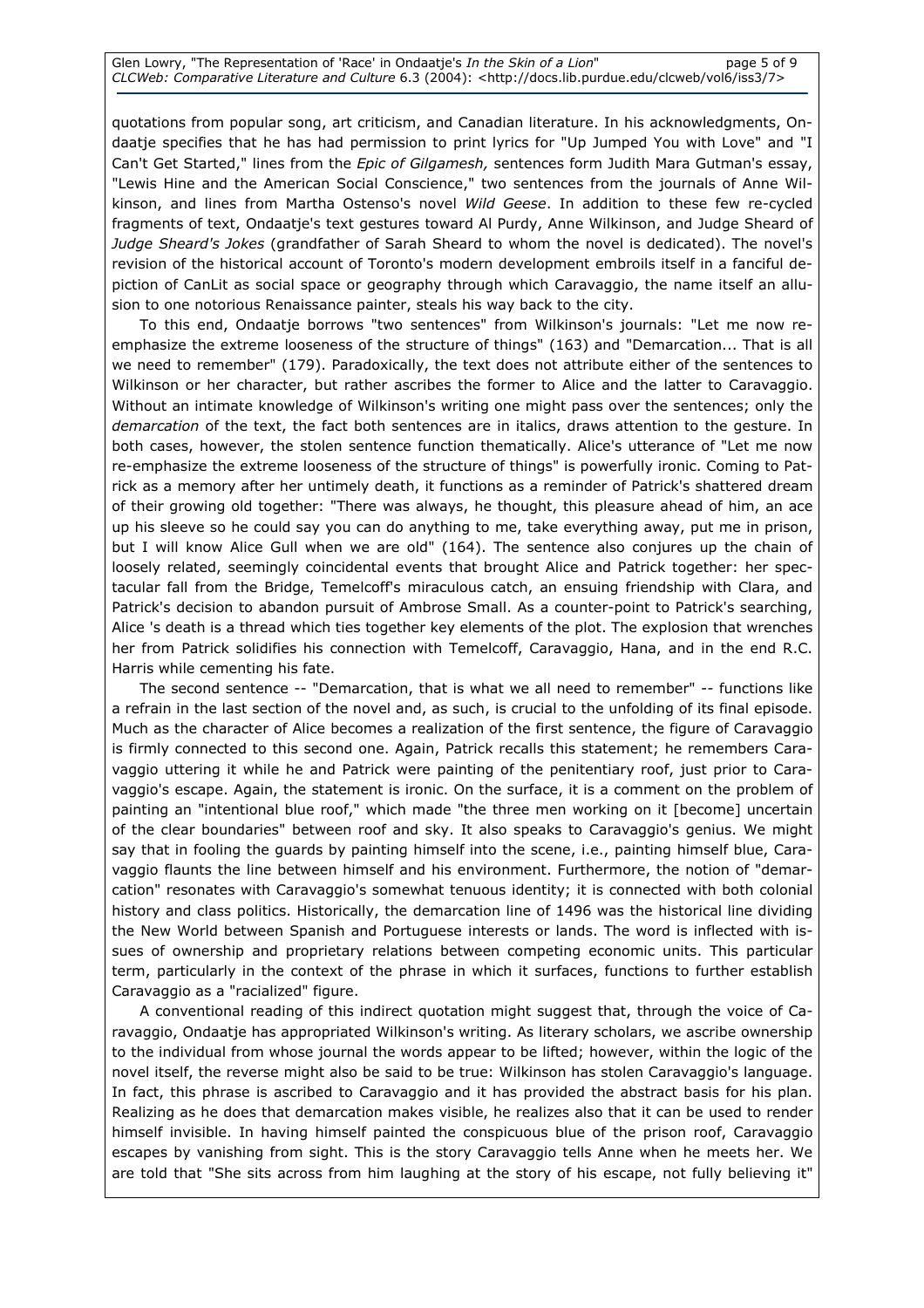(201). We might extrapolate from this that Caravaggio has repeated this phrase -- after all, it is the cornerstone of his masterly plan ... and that later it comes to appear in Wilkinson's journal. We are lead to imagine that Wilkinson has picked this story up from the escaped thief. Again, Ondaatje undermines the originary moment of the very material; his novel appropriates and rewrites literary history within the frame of fiction.

To develop the significance of this meeting with Wilkinson, it is useful to consider Caravaggio's encounter with another figure of Canadian literature. During his escape, Caravaggio turns up in Trenton where he meets a young boy who helps him to remove the blue paint. As Caravaggio is preparing to leave, the boy gives him a note with his name, Alfred, written on it. When Caravaggio apologizes for having nothing to give the boy in return, "The kid grinned, very happy. 'I know,' he said. 'Remember my name'" (182). This puzzling exchange does not appear to have a direct bearing on the plot itself: while the young Al is helpful in cleaning the paint off Caravaggio, he recedes into the fabric of the novel after Caravaggio goes on his way. For readers versed in the localism of Canadian poetry, the boy's name and that he is in Trenton suggest homage to Al Purdy. This fits with the Anne Wilkinson scene discussed above to establish a kind of literary map of his escape root. From Trenton to Bobcaygen, Purdy to Wilkinson, Caravaggio moves through a geography of literary reference. As a counterpoint to the historical archive out of which the urban events of the novel are collected, Caravaggio's escape takes place within the sanctified spaces of an agrarian literary tradition.

At the risk of undervaluing the complexity of Ondaatje's literary sleight of hand, one might argue that this figure of the thief moving through the landscapes of Canadian literature can be read as an imaginative reflection of Ondaatje's own presence within the centralist tradition of Canadian letters. The fact that Caravaggio speaks Ondaatje's re-appropriation of Wilkinson's journal entries and shares Purdy's slightly skewed sense of landscape suggests an affinity between writer and character. This affinity is heightened by Ondaatje's description of Caravaggio's gentle teachers, "the company of thieves, who looked refined and wore half-moon glasses" (191). This passage depicts Caravaggio as an acolyte or devoted craftsman rather than as a common criminal: "Caravaggio was welcomed into their midst and lectured with great conservatism on the art of robbery?. They were protective of their style and area of interest. They tried to persuade the young man that what they did was the most significant but at the same time they did not wish to encourage competition?. He was in awe of them, wanted to be all of them in their moments of extreme crisis. He hung around them not so much to learn their craft but to study the way they lived when they stepped back into the world of order… he was fascinated only by character" (191). Thus, he learns his way into the art of thievery by shadowing these men "in order to watch their performances." He learns to be comfortable in other people's houses, at home in their absence, "high up on the bookcases? as still as a gargoyle against Trollope and H.G. Wells" (198). Like Patrick who is "always comfortable in someone else's landscape" and who enjoys "being taught the customs of a place" (138), Caravaggio learns to inhabit a space to which he makes no claim of ownership.

The racialization of Caravaggio is a much more explicit enactment of the ambivalence underlying Patrick identity. His escape through the imaginary landscape of Canadian literature on his way back to the city follows Ondaatje's description of his attack at the hands of the bigots, "smug without race." Within the thematic tropology of 1970s Canadian literature, Caravaggio's escape fits the Atwoodian model. On one level, Caravaggio's "survival" is based on his ability to escape through the wilds. His borrowing of a paragraph from Martha Ostenso's Wild Geese, with which the description of the prison attack begins, further suggests Ondaatje's indebtedness to this tradition. However, in reading Caravaggio's journey in terms of this more mainstream sense of Canadian literature, there is a danger of losing sight of the "racism" that precipitates it. The discursive layering, in fact the highly allusive nature of this section of the novel, points to a kind of double inscription - by which the character of Caravaggio both articulates and disavows the hegemonic subject of literary nationalism.

Rehearsing a common theme in the critical discourse, Smaro Kamboureli's introduction to Ondaatje in her anthology of multicultural writing in Canada, Making a Difference: Multicultural Literature in Canada, foregrounds the writer's identity as an immigrant of Ceylonese or Sri Lankan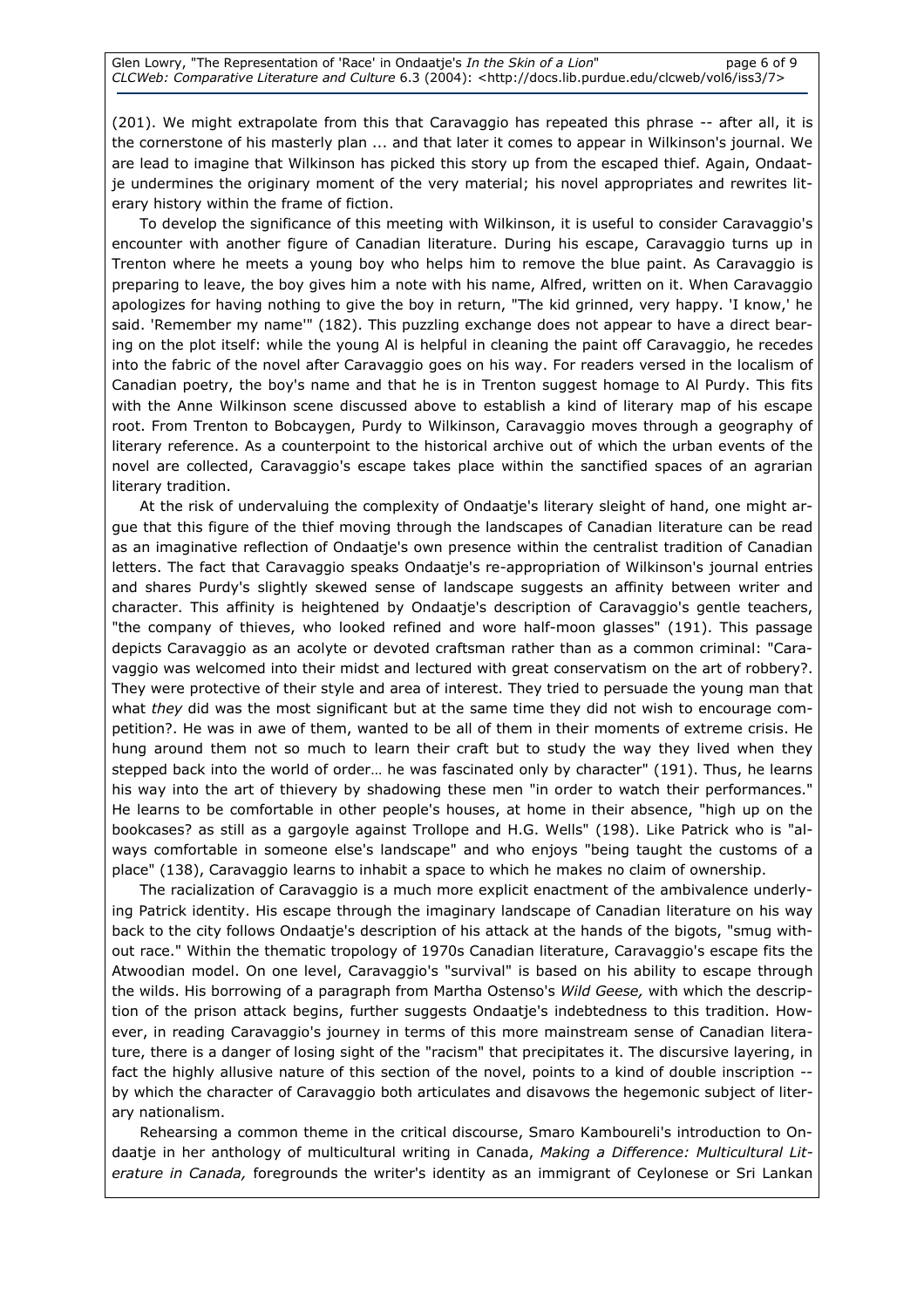Glen Lowry, "The Representation of 'Race' in Ondaatje's In the Skin of a Lion" page 7 of 9 CLCWeb: Comparative Literature and Culture 6.3 (2004): <http://docs.lib.purdue.edu/clcweb/vol6/iss3/7>

descent, without explicitly mentioning the subject of "race" or identifying Ondaatje with other writers of colour. Kamboureli does note Ondaatje's identification with "a generation of writers that "was the first real migrant tradition? of writers of our time -- Rushdie, Ishiguro, Ben Okri, Rohinton Mistry" (Kamboureli 194), which, in the context of this anthology and its somewhat problematic mixture of white and non-white writers under a generalized rubric of difference and immigration, suggests an important shift in the discourse. While there is no suggestion how the excerpted fragment from In the Skin of a Lion speaks to this tradition of Asian writers Ondaatje sees himself fitting into, it fore grounds the question at the centre of my paper. How do we begin to read this novelistic depiction of class struggle amongst various European ethnic communities in relation to Ondaatje's implicit self-identification with this particular group of writers? How do we read the construction of a "white" identity in relation to the various interpelated, racialized subjectities, against which it is constructed and over which it asserts power? In the context of contemporary CanLit and/or the emergence of multiculturalism in general, how does the appearance of a "white" subject presuppose an elision of particular class differences or the re-appropriation of racialized histories and experiences?

In resisting the essential binaries of identity by which much of the critical understanding of Canadian literature is figured, centre-margin, "white"-non-"white," immigrant-"native," In the Skin of a Lion offers readers a highly complex site by which to theorize the function of "race" in the development of a "white" subjectivity as it is figured against the backdrop of European ethnic communities. One might say that Ondaatje's novel "reverses the gaze" and throws the question of "race" back on the readers. If working backwards, contemporary critics tend to think of "whiteness" (when it is thought about at all) in terms of a kind of homogenous Western or European subjectivity, this novel points towards the history of this emergent racial identity. As a number of postcolonial critics have suggested the assumption that "whiteness" signifies some kind of neutral position in opposition to various "racialized" identities is itself one of the master tropes of modern "racist" thought. As "race" theorists have made clear, the tendency to assume that racism is solely concerned with the construction of others, people of color and First Nations, obfuscates or again naturalizes the fact that "whiteness" is itself a construct. In "returning the gaze," cultural theorists have argued that the formation of a "white subject" and the attendant system of social value to which it is connected is dependent on a series of differences in which "race" functions. As such, "whiteness" is part of the complex and violent history of Western racism; it is a social construct with which divisions of labour and social values are controlled (on this, see Stoler; Razack). A common suggestion made within the circles of anti-racist activism and pedagogy is that more work needs to be done understanding this historical fact. The argument that "race" is only an issue in texts that deal specifically with a "racialized" subject or character or conversely which articulate overt racism depends on the facile conflation of "whiteness" with an absence of "racial" significance, or mores precisely recognizable signifiers of "race" or "racialized" identity.

If, as George Eliot Clarke argues, "The general incoherence of color-based identity in Canada permits Canadian whiteness to exist … as an ethereal force ? a kind of ideal whiteness, ready for export" (100), then the question left open is how does this floating identity, the ethereal force of whiteness, come to depend on the hegemonic control of "race" discourse? By what means does the assumption of "whiteness" as a neutral position, something that simply is rather than something that comes into being (in place and time), effect that construction of a "racialized" other. According to Clarke, the popular conception of Canada as a nation that has developed free from a USstyle history of "race" conflict is in itself a particular kind of racism. The oft rehearsed notion that Canada is or has been a predominantly "white country" that came to be peopled by the descendants of European settlers is but part of a recurrent struggle for self-creation, which pits a national identity off against various non-European immigrants and First Nations people (First Nations is the Canadian term for the Indigenous Indian population). With the emergence of state-sponsored Canadian Multiculturalism and a revamped notion of citizen articulated in the new Charter of Rights and Freedoms, which provide the historical context into which this novel is published, "racial" difference comes to be re-conceived in terms of immigration and arrival. In the dominant discourses of cultural production, "racialized" identities are taken to be extrinsic to the emerging multi-ethnic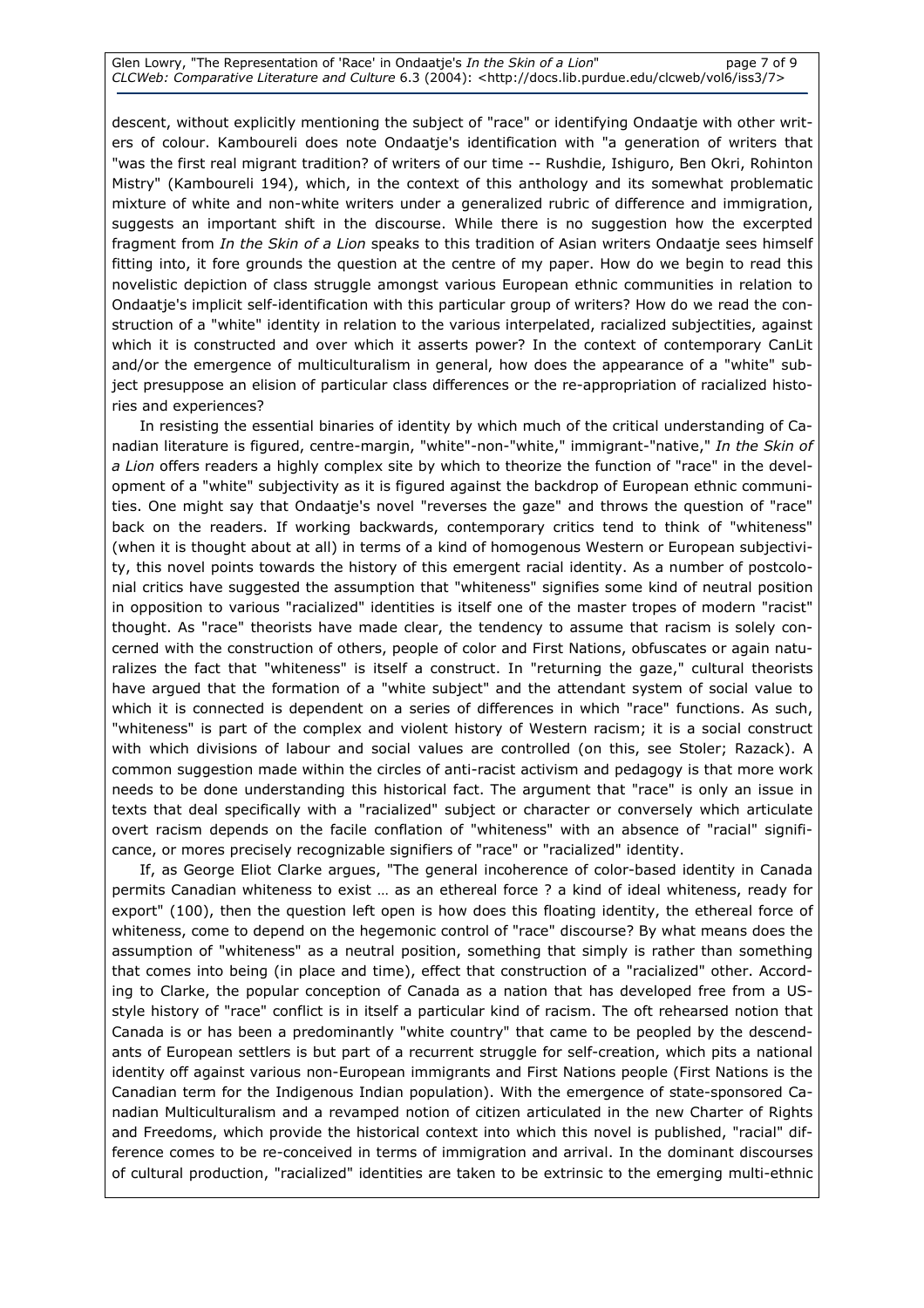"Canadian," a residue of histories and conflicts beyond the borders of this (post) modern nation state. Thus, in the popular histories Canada's multicultural literature, "race" continues to have a silent function. In the Skin of a Lion, in focusing on European immigrants and the social struggle of the working classes, does more than legitimize the notion of Toronto as a "white" city. It brings to light a complex set of discourses and identity formations that continue to shape the development of multiculturalism in Toronto specifically and Canada in general. In spite of the fact, that both geographically and historically the city comes into being through the expropriation of First Nations land and culture, that it is illegal for people of Chinese ancestry to vote, that there are restrictions placed on the hiring of "white" women in "Chinese businesses," that neighbourhoods and a number of high profile institutions -- the University of Toronto, the Granite Club, the Royal Canadian Yacht Club -- have by-laws barring "Jews" and "Catholics," that night clubs were paying different rates for Black performers, there is a complacency amongst readers of Ondaatje's novel in acknowledging the ethnic and racial reality of Toronto during the 1930s.

As I have suggested elsewhere (Lowry 2001), the space or neighbourhood in which much of the action in the novel takes place is the spawning ground for a group of fascist sympathizers who walked the streets wearing black arm bands and who were to instigate the Christie Pits riot of 1933. In reading In the Skin of a Lion as a novel about the working class without paying some heed to the manner in which labour politics and ethnic identity are connected, without acknowledging the racism rampant within the closed social circles of the ruling class but also in various labour movements, critics perpetuate the idea that Toronto, like the nation of which it would come to be the social and economic centre, developed outside racism. The question that needs to be addressed in the discussion of this novel is how it is that critics have come to see discontinuity, rather than continuity, between the ethnic divisions depicted in it and the systematic creation of "race"-based privilege that we now recognize as the downside of national politics. In adding the figures of Patrick and Caravaggio to the writing of the city, Ondaatje's novel does more than simply expand the scope and texture of what has become Toronto. The struggle these two characters undergo suggests a re-conception of the multicultural citizen that has been emerging in and through the development of Canadian cultural politics during the 1970s and 1980s. The question that I have attempted to open in my reading of this novel is the relationship between the development of "racialized" subject positions and the emergence of "whiteness" as a historically contingent position of privilege -- the invisible identity in the cultural mosaic of a new Canadian Multiculturalism.

#### Works Cited

Clarke, George Elliott. "White Like Canada." Transition: An International Review 73.1 (1998): 98-109.

Duffy, Dennis. "A Wrench in Time: A Sub-Sub-Librarian Looks beneath the Skin of a Lion." Essays on Canadian Writing 53 (1994): 125-40.

Fagan, Cary. "Where the Personal and Historical Meet." The Power to Bend Spoons: Interviews with Canadian Novelists. Ed. Beverley Daurio. Toronto: The Mercury P, 1998. 115-21.

Finkle, Derek. "Vow of Silence: Michael Ondaatje?." Saturday Night 3.9 (November 1999): 90-94, 96.

- Kamboureli, Smaro. "Introduction." Making a Difference: Canadian Multicultural Literature. Ed. Smaro Kamboureli. Toronto: Oxford UP, 1996. 1-16.
- Lowry, Glen. After the End/s: CanLit and the Unravelling of Nation, "Race," and Space in the Writing of Michael Ondaatje, Daphne Marlatt, and Roy Kiyooka . Ph.D. Dissertation. Burnaby: Simon Fraser U, 2001.

Lowry, Glen. " Between The English Patient s: Remaking CanLit and the Cultural Politics of 'Race'." Literatures, Cinemas, Cultures. Ed. Peter Dickinson. ECW: Essay on Canadian Writing 76 (2002): 34-76.

Bowering, George, and Michael Ondaatje, eds. An H in the Heart: a Reader. Toronto: McClelland and Stewart, 1994.

Mukherjee, Arun. "The Poetry of Michael Ondaatje and Cyril Dabydeen: Two Responses to Otherness." 1985. Oppositional Aesthetic: Readings from a Hyphenated Space. By Arun Mukherjee. Toronto: TSAR Books, 1994. 112-32.

Ondaatje, Michael. Anil's Ghost. New York: Knopf, 2000.

Ondaatje, Michael. The English Patient. Toronto: Random House of Canada, 1992.

Ondaatje, Michael. In the Skin of a Lion. Toronto: McClelland and Stewart, 1987.

- Ondaatje, Michael, ed. The Long Poem Anthology. Toronto: Coach House P, 1979.
- Ondaatje, Michael, ed. From Ink Lake: An Anthology of Canadian Short Stories. 1990. Toronto: Vintage Canada, 1995.
- McClintock, Anne. Imperial Leather: Race, Gender, and Sexuality in Colonial Contest. New York: Routledge, 1995.